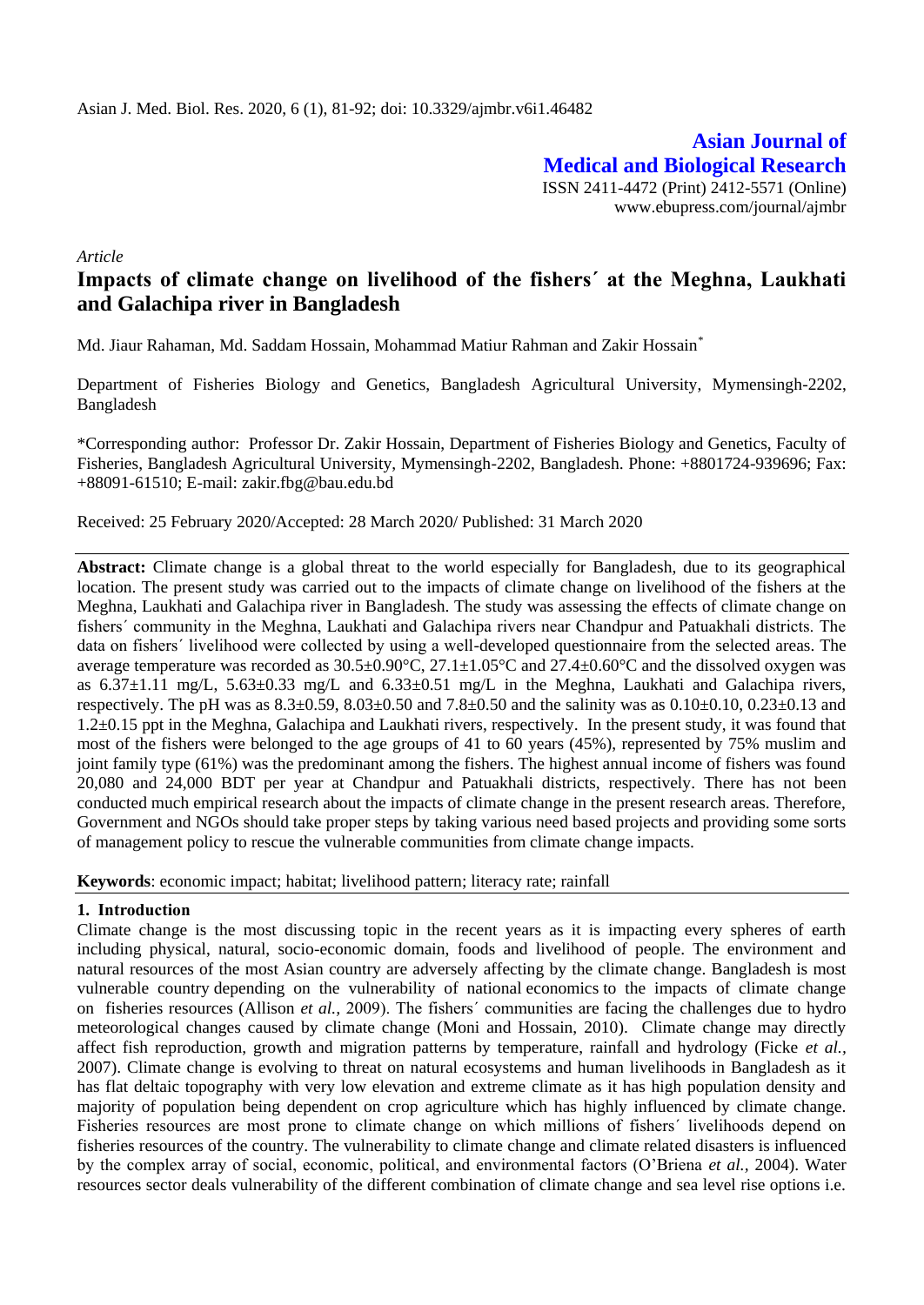changes in river water level in monsoon which would reflect the change in depth of inundation, salinity intrusion due to sea level rise and low water flow from upstream during the winter. Salinity intrusion due to reduction of freshwater flow affected groundwater and increased soil salinity are major concerns on Bangladesh. Bangladesh is the most vulnerable to the impacts of salinity intrusion, as newly saline intruded areas are increasing day by day (Rahman, 2009). This vulnerability is adding more pressure to the existing problems water scarcity for the increased population in Bangladesh is severe during the dry season (ADB, 2005).

There are numerous rivers in Bangladesh and it plays as a great source of various fishes. The Meghna river is one of them. It discharges the joint flow of the Ganges-Padma, the Brahmaputra-Jamuna and the Meghna (joint flow of the Surma- Kushiyara) itself. Down of the Meghna river a huge widespread estuary formed which is rich in nutrients and finally ends in the Bay of Bengal (Kamal and Khan, 2009). The Meghna river estuary is the biggest estuary and occupying almost whole central coast of Bangladesh. The Meghna estuary contributes a large portion in the national economy as well as the Galachipa river and the Laukhati river of Patuakhali district and it also supports a great portion of fisheries resources for Bangladesh. The estuary is exclusively important part of aquatic habitat of Bangladesh, which has a great contribution of highly productive ecosystem (Honggang *et al.,* 2012). It plays a significant role in nutrient recycling and serves as a favourable breeding and nursing grounds for many commercially important shell fishes and finfishes (Haedrich, 1983). Moreover, many marine, brackish and freshwater animals largely depend on estuarine environment in their life history or entire life cycle. Fish and fisheries products play a significant role in Bangladesh as a principal source of animal protein in daily diet of human. About 2% of the population in Bangladesh is engaged in aquaculture, but most of the fishers are involved in fishing round year (Ahmed, 2008). Fishers are affected by changes of climate that are ultimately driven by rising global temperatures. For example, coastal fishers in Bangladesh face increased frequency and severity of cyclones with severe penetration of saline water into coastal land due to thermal expansion of the warming Bay of Bengal, the people of the Chandpur and Patuakhali districts converge around the Meghna river, as regional warming drives decreased rainfall and increased evapotranspiration (Coe and Folley, 2001), set within a context of overexploitation of the fisheries resources (Mullon *et al.,* 2005). Although the Meghna, Laukhati and Galachipa rivers have high importance of fisheries resources for fishers but there is no comprehensive report on effects of climate change on livelihood of the fishers in these rivers. The impacts of climate change cover comprehensive aspects of rural livelihoods, there is a critical challenge to understand the broad significance to fisheries resource and livelihood status with climate change and to concentrate on people's needs to build their resilience. Therefore, the present study was undertaken to evaluate the impacts of climate change on livelihood of the fishers living around the rivers Meghna, Laukhati and Galachipa.

### **2. Materials and Methods**

## **2.1. Description of the study area**

The four major fish landing stations of Chandpur and Patuakhali district were selected for the study area. The GPS reading of those sampling stations were taken by using GPS meter. Boro Station Fish Landing Center 23013.812°N-90038.552°E and Biponibug bazar 24.7255114°N-90.4401682°E at Chandpur; Dashmina 22.2833°N-90.5903°E and Galachipa 22.1639°N-90.4306°E at Patuakhali district (Figure 1).

### **2.2. Observation of water quality parameters**

Water quality parameters were recorded once per month from the different place of Meghna river at Chandpur and the Galachipa and Laukhati river at Patuakhali. Dissolved oxygen (DO), pH, salinity and water temperature were determined using a DO meter (Model: DO-5509, China), a portable digital pH meter (HI 98107, Romania), refractometer (ATAGO, S/Mill, salinity. 0-100 ‰, Japan) and Celsius thermometer, respectively.

### **2.3. Data collection**

The fishersˊ livelihood data was collected through semi-structured questionnaire interview and Focused Group Discussion (FGD) method. Fishersˊ interview and FGD had been done in fish landing centers, fish market, boat owners of commercial fishing vessels, retailers, fish traders, local people, fishers, riverside settlers and fishersˊ village of those selected sampling areas for the collection of information on fisheries resources and livelihood data. Households were selected as the sampling unit considering the factors that one member of each household was permanent resident of the study area and was involved with fish catch or fish farming. The minimum age of each respondent was considered 40 years so that they could provide more accurate information.

The Secondary data was collected from various relevant scientific articles, reports, maps, journals, website, library, Bangladesh Fisheries Research Institute, Department of Fisheries and Department of Forestry.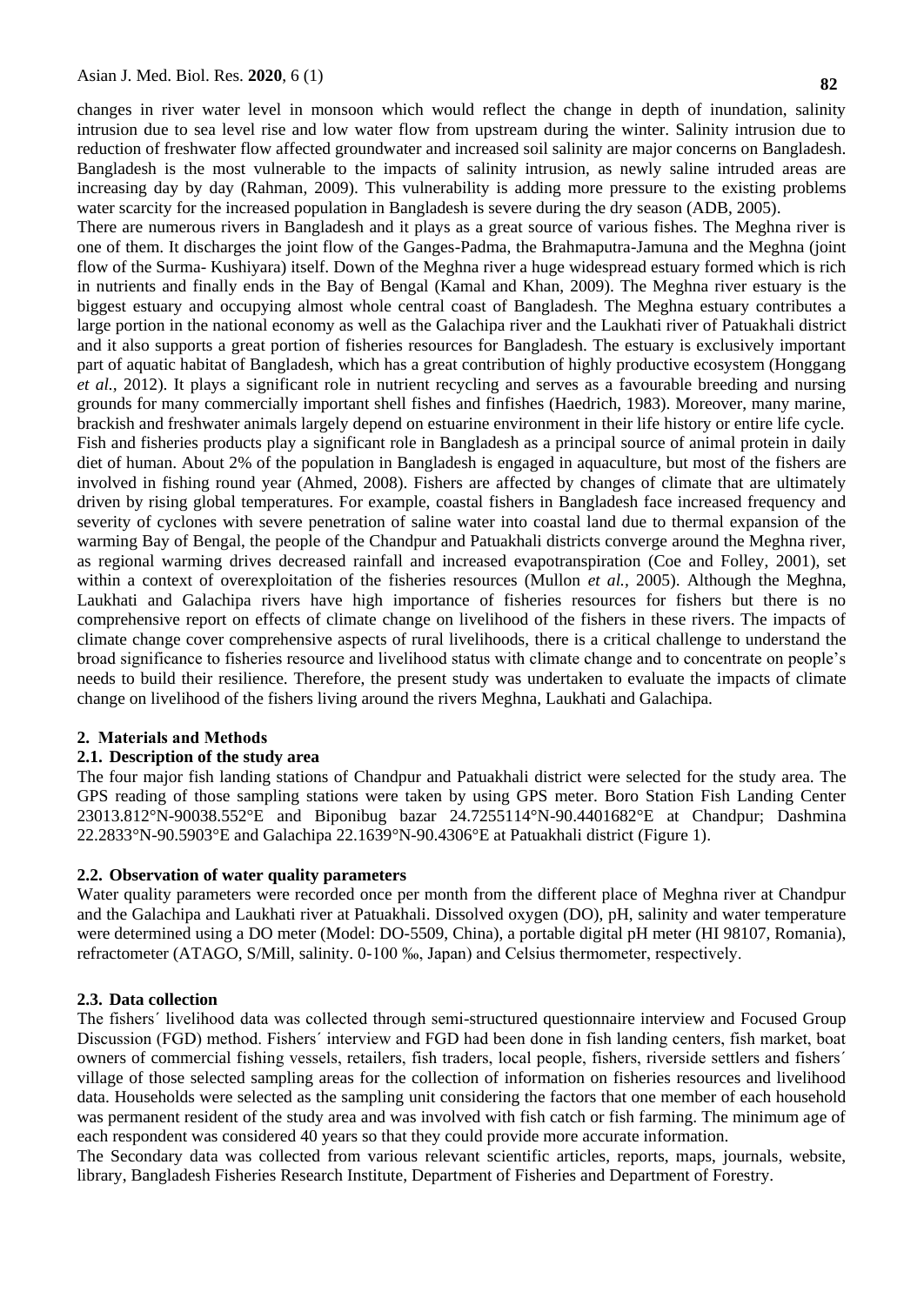#### **2.4. Sustainable livelihood approach (SLA)**

SLA is an attempt to recognize climate changes impact and variation fishersˊ community at Kishoreganj haor region. There are three major components such as livelihood asset (natural, financial, social, human and physical capital), vulnerability context (vulnerability analysis) and structure and process (institutional analysis) in the framework of SLA. The principle of the SLA into the regulation of community based climate change impact and adaptation in a specific way were maintained for the current study.

### **2.5. Data processing and analysis**

The collected information were coded, summarized and processed for analysis. Tabular technique was applied for the analysis of data by using simple statistical tools like averages and percentages. Collected data has been analyzed by Microsoft Excel.

#### **3. Results and Discussion**

### **3.1. Observation of rainfall in the study area**

Rainfall is an important factor which influences the environment. The frequency of heavy rainfall and the perception level over the present study area is changing day by day. It can lead to numerous hazards such as flooding, landslides, loss of crops and livestock, disrupt transport and communications, and cause damage to buildings and infrastructure. The fluctuation of heavy rainfall in the present study areas with few decades are showed in Figure 2. Talukder *et al.* (1988) found that the highest rainfall in July (387.8 mm) and lowest in January (3.6 mm) and the mean annual rainfall was 2485.95 mm various location in Bangladesh for a period of 18 years (1965- 1980). Ali *et al.* (1994) found that the rainfall of the wettest year 1991 was 136.15 % of the average of 2485.5 mm while the driest year of 1992 was 63.61 % of the 19 years (1975 to 1993).

### **3.2. Observation of water quality parameters in the study area**

The average temperature was recorded 30.5  $\pm$  0.90°C, 27.1  $\pm$  1.05°C and 27.4  $\pm$  0.60°C and the dissolved oxygen was  $6.37 \pm 1.11$  mg/L,  $5.63 \pm 0.33$  mg/L and  $6.33 \pm 0.51$  mg/L in the Meghna, Laukhati and Galachipa rivers, respectively. The pH was  $8.3 \pm 0.59$ ,  $8.03 \pm 0.50$  and  $7.8 \pm 0.50$  and the salinity was  $0.10 \pm 0.10$ ,  $0.23 \pm 0.50$ 0.13 and  $1.2 \pm 0.15$  ppt in the Meghna, Galachipa and Laukhati rivers, respectively. Temperature is an essential climatic parameter. It affects evaporation from open water. At present the most concerning issue is rising temperature. This rising temperature is as threatened as dangerous to the living organisms on the earth. Rahaman *et al.* (2019) found similar result in the Meghna, Galachipa and Laukhati rivers. Hossain *et al.* (2018) also found similar result in the Meghna river.

#### **3.3. Religion and age structure**

The religion of the 75% and 25% of the fishers were muslims and hindus, respectively. The age groups as young (20-30 years), middle aged (31-40 years) and old (41-60 years) were considered as qualified respondents. It appeared that age group of 41-60 years was the highest (45%) and 20-30 years was the lowest (23%) considering all fishers (Figure 3). Ali *et al,* (2008) found the similar result; most of the fishers were Muslim (75%) and 60% fishers belong to age group of 31 to 40 years at Lohalia river in Patuakhali. Hassan and Mahmud (2002) reported that the majority of fishers were muslim (93.94%) in Kuakata and 32% hindu fishers were found at Sundarban in the coastal fishing community. Mahmud *et al.* (2015) found 54% and 46% fishers were muslims and hindus, respectively; and also found 18% peoples were at the age group between 10 to 20, 50% peoples belong to age group between 21 to 40, 22% peoples were between 41 to 60 and 10% peoples were more than 60 age group at the paira river, Patuakhali.

#### **3.4. Family type**

In the present study, families were classified into two types such as nuclear family and joint family. About 61% of fishers lived in joint families and 39% in nuclear families at Chandpur Sadar Upazila and Dashpara near Meghna River. About 84% of fishers lived in joint families and 16% in nuclear families at Patuakhali Sadar and Dashmina Upazila near Laukhati and Galachipa river (Figure 4). Mahmud *et al.* (2015) found similar result, 85% fishersˊ family were jointed family at the Paira river, Patuakhali.

#### **3.5. Educational level**

Fishers were categorized into five categories on the basis of the level of education. In this study area, primary, secondary education levels were highest at Chandpur and Patuakhali (Figure 5). Literacy rate was not satisfactory in the fishers communities of the study area. Mahmud *et al.* (2015) found that 46%, 14% and 2%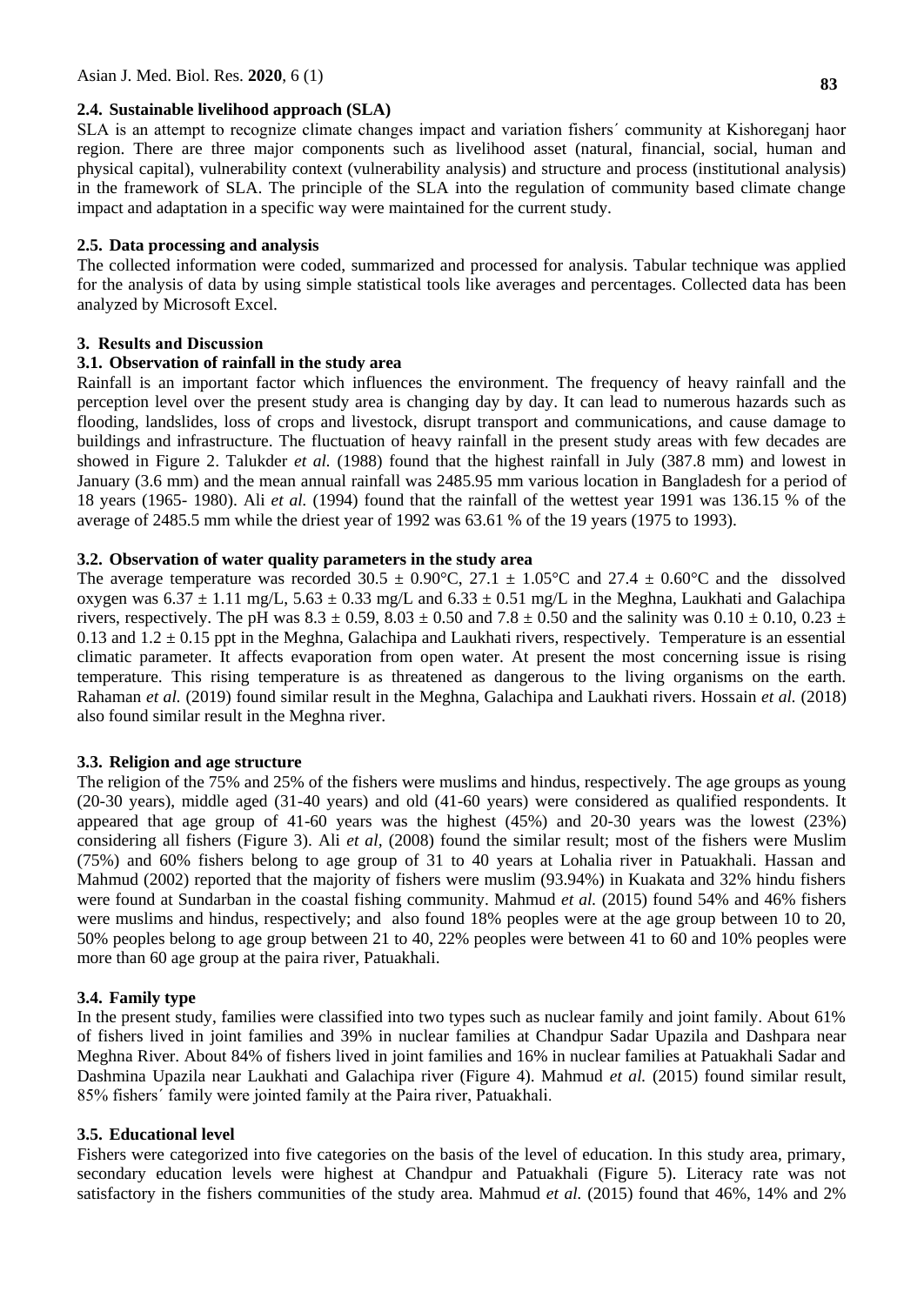peoples had passed primary, secondary and higher secondary, respectively at Paira river, Patuakhali. Zaman *et al.* (2006) reported that 23.3% fishers were illiterate whereas 14.4%, 8.9% and 6.7% were educated up to primary, secondary and higher secondary or above level, respectively at Mohanpur Upazila in Rajshahi District.

### **3.6. Natural capital**

Natural capital of fishers included the land, open water, fish availability, soil type, and wider environmental goods that are critical for fishers. Climate change and rapid population growth had some extent to accelerate natural capital depletion that had affected their income. The existence of floodplains, lack of natural food (both phytoplankton and zooplankton) in the vicinity of the present study area offer tremendous scope for harnessing natural resources for sustainable livelihood management of the fishing community. In addition, Ahmed and Hossain (1999) found that about 34% fishers depending on crop cultivation as subsidiary occupation in Mymensingh region.

### **3.7. Sources of credit**

In the present study, it was found that 41% fishers received loan from different NGOs, 32% of the fishers used their own money for fishing, 17% borrow from relatives and 10% of the fishers borrow from neighbors at Chandpur and 38% received loan from different NGOs, 29% self-dependent, 21% from relatives, 12% from neighbors at Patuakhali region (Figure 6). Mahmud *et al.* (2015) found that 30% became self-sufficient who did not need financial help but 24% borrow money from their neighbours, 22% from relatives, 16% from NGO's and 8% from co-operatives for their fishing business of Paira river, Patuakhali. Quddus *et al.* (2000) found that only 34% fishers got bank loan for fishing while Majority (53%) of fishers expend from their own sources. Small fishers were found in disadvantageous situation due to poor financial resources for fishing and they did not have financial support from institutional credit.

### **3.8. Annual income**

The Annual income of fishers was varied from 20,000 to 100000 BDT. The selected fishers were grouped into four categories based on the level of their annual income. The highest percentage (44%) of fishers earned 20,080 to 24,000 BDT per year at Chandpur and 46% at Patuakhali (Table 1). Paul *et al.* (2013) found that about 63% fishers had a moderate annual income (30000-60000 BDT) at the Turag River, Bangladesh. Ali *et al.* (2008) reported that the average annual incomes of majority of fishers in Hamirkutsha and Kamarbari of Bagmara upazilla under Rajshahi district were above 75,000 BDT per year. Baki *et al.* (2015) reported the annual income of fishers varied from 60,000 to 85,000 BDT at the fishing community in adjacent areas of Turag-Burigonga river, Dhaka, Bangladesh.

### **3.9. Housing condition**

The nature of housing of people indicates the social status of a nation. Fishers house in Chandpur district was not developed. So, 74% of the house of fishers was tin-shed, 19% semi-cemented building and 7% cemented building. In addition, 76% was made of tin-shed, 20% half cemented building and 4% was cemented building at Patuakhali (Figure 7). Paul *et al.* (2013) reported that 72% fishers had semi tin-shed and 28% had tin-shed house at the Turag river, Bangladesh. Ali *et al.* (2008) reported that about 54% of the fishers in Bagmara upazilla under Rajshahi district have tin-shed house while 26% and 14% of the fishers have half-building and building house respectively.

### **3.10. Health facilities**

Health facilities of the fishers were very poor as 57% of the fishers were dependent on Upazila health complex, 27% on village doctors and 16% on registered physicians, respectively at Chandpur while 46% on upazila health complex, 45% on village doctor and 9% on registered physicians at Patuakhali (Figure 8). Pravakar *et al.* (2013) reported that health facilities of the fishers at the Shahrasti Upazila in Chandpur were poor and it was found that 70% of the fishers were dependent on village doctors, while 20% and 10% got health service from Upazila health complex and registered physicians, respectively.

### **3.11. Drinking water sources**

The clean and safe drinking water is the right for the people of a nation. The study showed that 87% of the fishers used tube-well water for drinking purposes; about 13% depend on river water at Chandpur Sadar Upazila while 91% depends on tube-well and 9% on river at Dashmina upazila of Patuakhali. Kabir *et al.* (2012) found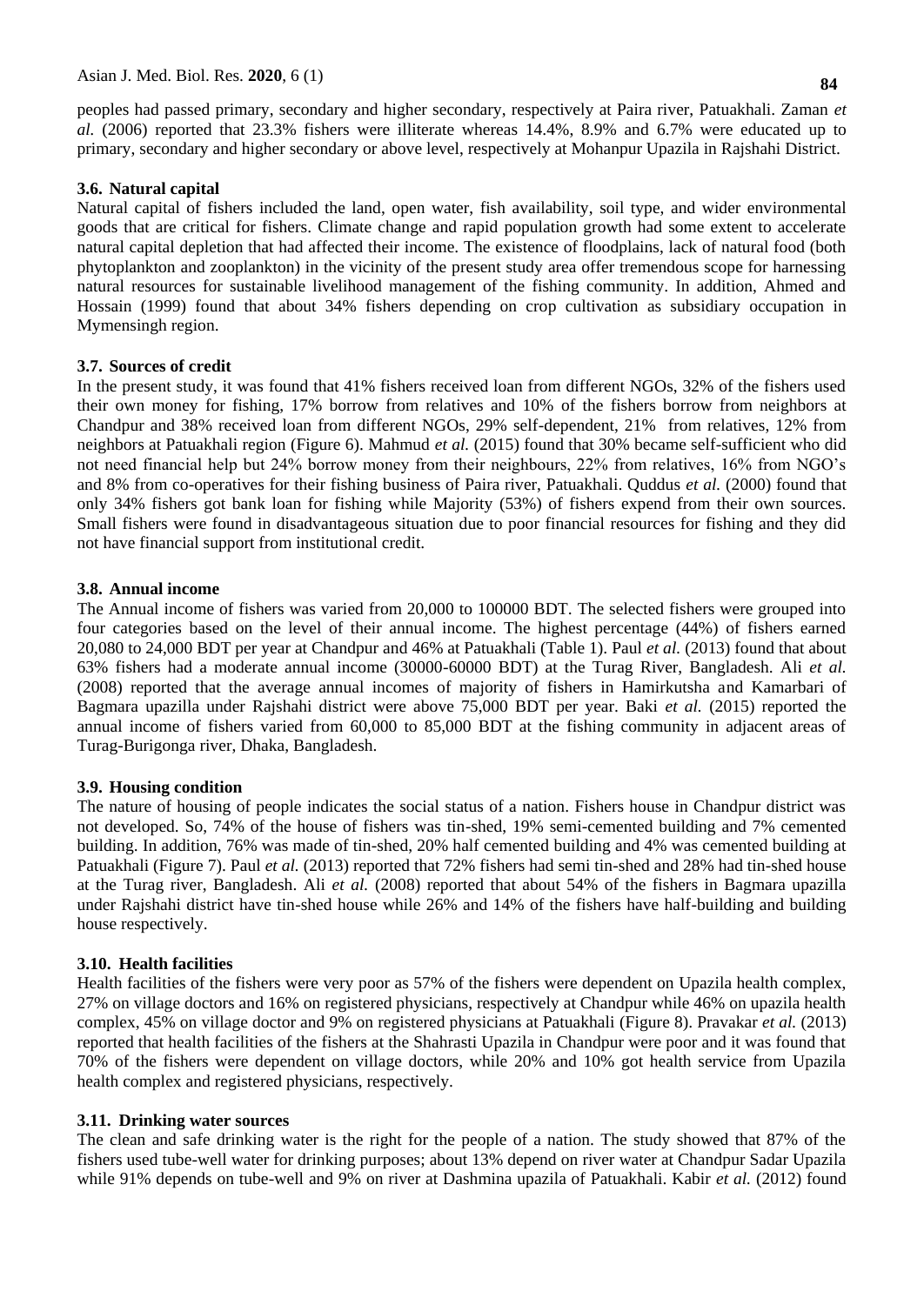that 100% fishers household used tube-well water for drinking purposes, among them 40% had their own tubewell, 50% used shared tube-well and remaining 10% used neighbours tube-well in the old Brahmaputra river area of Mymensingh, Bangladesh.

# **3.12. Sanitary facilities**

Two types of toilets mainly used such as semi-cemented toilet made of tin or wood with inadequate drainage disposal and cemented toilet made of brick with good drainage disposal. It was found that 59%, 13%, 21% and 7% of fishers used tin-shed, semi-cemented, cemented and open toilet respectively at Chandpur where as 52%, 26%, 16% and 6% at Patuakhali region (Figure 9). Kabir *et al.* (2012) noted that about 60% of the fishers used unhygienic while 10% used semi-hygienic and 30% of the fishers had no sanitary toilet facilities and also found 40% fishers used their own tube-well, 50% used shared tube-well and remaining 19% used neighbours tube-well for drinking water. Ali *et al.* (2009) found that 62.5% of the fishers had semi-cemented, 25% had tin-shed and 12.5% had cemented toilet at Tarakanda Upazila of Mymensingh district.

# **3.13. Social status of fishers**

Ninety percent of the fishers had ordinary social status, 3% were local leaders and 7% were respectable persons in the society. Ali *et al.* (2009) found the similar result belonged to livelihood status of the fishers in some selected areas of Shahrasti Upazila of Chandpur district.

# **3.14. Fishersˊ comments about the present condition of the rivers**

Most of the fishers go for fishing in the river 10-12 km away from their residences. For this reason, they usually used to go as a team of partnership. Generally, they went twice a day for fishing. They have been doing this work since 20-30 years. Therefore, they have mammoth experience about the wave pattern, flow of water, high tide, low tide, abundance and the extinction of the fish species in the river. Fishersˊ agreement on choice of fish price, irregular change, fishing zone alter, fish found less amount in river and decreases of water were 9%, 87%, 93%, 81% and 100%, respectively. Fishers said that the price of fish is not good enough to do well their socioeconomic condition. They said about the decreases of water level and amount of fish in river. Das *et al.* (2015) found the similar result about the present condition of the rivers in the south west region of Bangladesh.

# **3.15. Climatic effect on fish and their habitats**

In the present study, fishers estimated about the effects of climate change on fisheries resources and its deleterious effects. Temperature, irregular rainfall, intrusion of salinity and other natural calamity are influencing extremely on the crucial fisheries resources. Fishersˊ agreement on increased temperature, increased cost of fishing materials, reduced fish production, intensify soil erosion, block of fish migration route, damaged biodiversity, changing water flow level, extinct fish species, reduced rainfall and storm frequency were 96.25%, 91.25%, 76.25%, 68.3%, 66.25%, 53.75%, 51.25%, 48.75%, 47.5% and 40%, respectively; On the contrary, disagreed fishers were 1%, 3.1%, 12%, 12.9%, 17.3%, 43.75%, 23.8%, 13.7 %, 15.7% and 35.7%, respectively and no comments ranking were 2.75%, 5.65%, 11.25%, 18.8%, 16.45%, 2.5%, 24.75%, 37.55, 10.5% and 37%, respectively (Figure 10). Agrawala *et al.* (2003) found the similar effect of climate change on fish populations and their habitats at Sundarban in Bangladesh.

# **3.16. Impact of climate change on livelihood pattern**

Climate change creates numerous hazards event and these badly affect on fishersˊ livelihood patterns. The augmentation in frequency and intensity of natural disasters, i.e. floods and cyclones, has made it arduous for the fishers to secure their livelihood. In the present study area, rainfall is increasing both in terms of amount and timing. The flood and cyclone affect fisheries severely while effects on other shocks such as drought, intrusion of salinity, heat wave, cold wave, fogginess is low to moderate. This leads to loss of livelihoods of the poor fishers in the present study area. Moreover, frequent warnings of cyclone lead the fishers to stay at home for longer periods and their income decreased which increased their poverty level. Here, Leopold matrix is used to identify the impact of hazard events on livelihood patterns. Impact factors have been evaluated separately for each hazard event and relevant livelihood pattern, and scored on a scale from 0 to 4 for impact magnitude, according to the following scale: 0. no observable effect; 1. low effect; 2. tolerable effect; 3. high effect; 4. very high effect (devastation). From the Leopold matrix it can be said that the impact of hazardous events on livelihood is tolerable (Table 2 and Table 3). Sufian *et al.* (2017) investigated similar problems and constraints associated with fishing and livelihood in Dekar haor of Sunamganj in Bangladesh and also noted that housing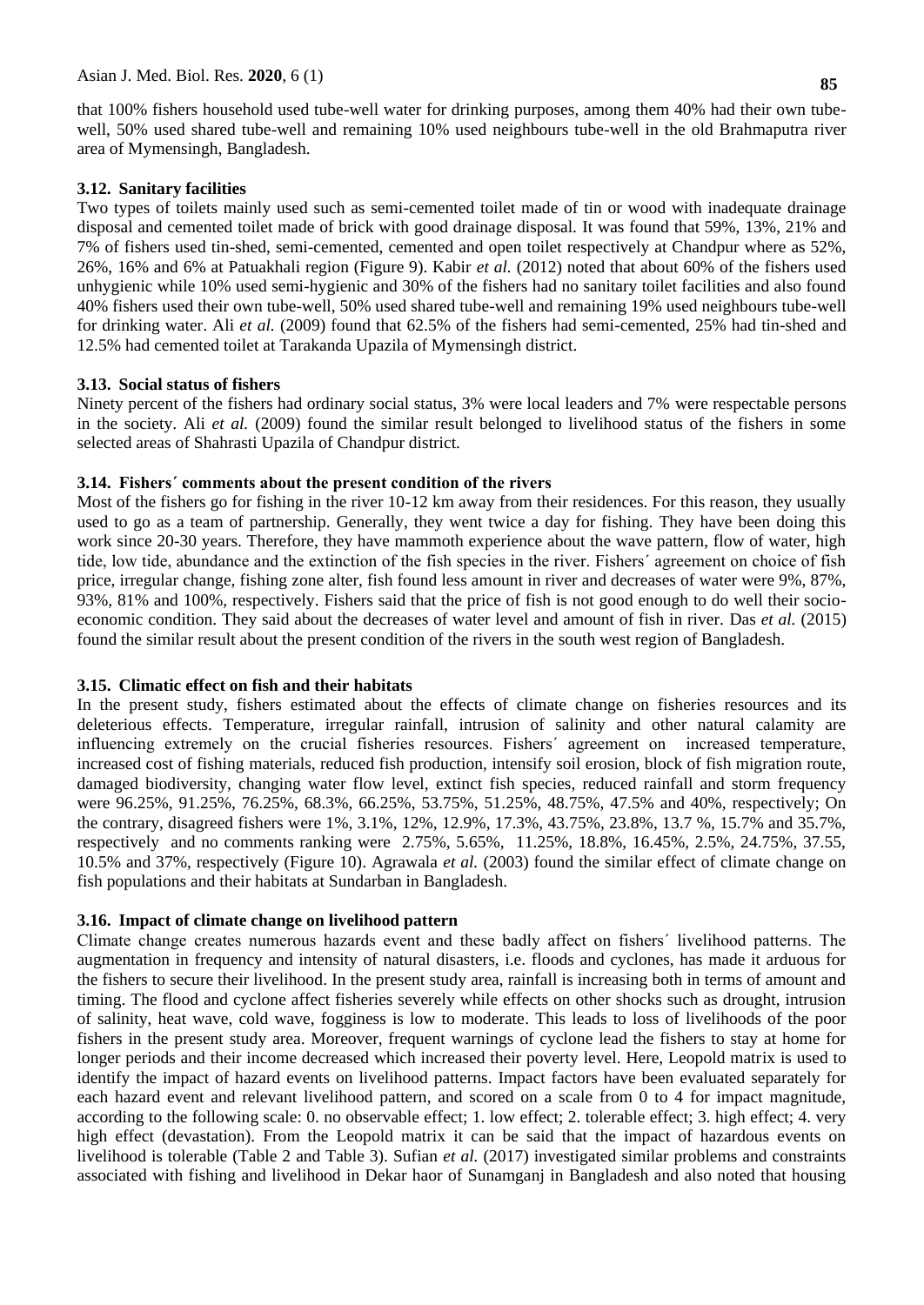and sanitation conditions of the fishers were not well developed and the highest percentage fishers were illiterate due to economic crises and lack of awareness about education.

| Table 1. Annual incomes of fishers in the study area. |  |
|-------------------------------------------------------|--|
|                                                       |  |

| <b>Annual Incomes (USD)</b> | <b>Chandpur</b> | Patuakhali |  |
|-----------------------------|-----------------|------------|--|
| Up to $250$                 | 25              | 23         |  |
| 251-300                     | 44              | 46         |  |
| 301-375                     | 21              | 16         |  |
| >625                        | 10              | 15         |  |

(1 USD @ 80 BDT)

# **Table 2. Ranking of hazardous events at Dashmina and Patuakhali sadar upazila.**

| Frequency and intensity priority $(\% )$ |                           |            |              |        |                  |                           |                |  |
|------------------------------------------|---------------------------|------------|--------------|--------|------------------|---------------------------|----------------|--|
| <b>Hazard</b>                            | <b>Very</b><br>high $(4)$ | High $(3)$ | Medium $(2)$ | Low(1) | No(0)            | <b>Total</b><br>frequency | <b>Ranking</b> |  |
| Flood                                    | 50                        | 21         | 22           | 7      | $\boldsymbol{0}$ | 100                       |                |  |
| Cyclone                                  | 49                        | 25         | 21           | 5      | 0                | 100                       | 2              |  |
| Storm surge                              | 46                        | 23         | 27           | 4      | 0                | 100                       | 3              |  |
| <b>River Erosion</b>                     | 26                        | 31         | 26           | 6      | 11               | 100                       | 4              |  |
| Temperature                              | 21                        | 45         | 21           | 9      | 4                | 100                       | 5              |  |
| Densely fog                              | 11                        | 24         | 41           | 19     | 5                | 100                       | 6              |  |
| Drought                                  | 2                         | 6          | 5            | 40     | 47               | 100                       | 7              |  |
| High Tide                                |                           | 11         | 23           | 22     | 43               | 100                       | 8              |  |

# **Table 3. Ranking of hazardous events at Sadar Upazila, Chandpur.**

|                | Frequency and intensity priority (%) |            |            |        |                |                           |                |
|----------------|--------------------------------------|------------|------------|--------|----------------|---------------------------|----------------|
| <b>Hazard</b>  | Very high<br>(4)                     | High $(3)$ | Median (2) | Low(1) | No(0)          | <b>Total</b><br>frequency | <b>Ranking</b> |
| Flood          | 57                                   | 21         | 15         | 7      | $\mathbf{0}$   | 100                       |                |
| Cyclone        | 54                                   | 22         | 19         | 5      | $\theta$       | 100                       | 2              |
| Storm surge    | 51                                   | 27         | 18         | 4      | $\mathbf{0}$   | 100                       | 3              |
| Heavy Rainfall | 26                                   | 34         | 23         | 6      | 11             | 100                       | 4              |
| Temperature    | 21                                   | 45         | 21         | 9      | $\overline{4}$ | 100                       | 5              |
| Extreme cold   | 5                                    | 15         | 45         | 17     | 18             | 100                       | 6              |
| Densely fog    | $\overline{4}$                       | 31         | 41         | 19     | 5              | 100                       | 7              |
| Drought        | 2                                    | 8          | 5          | 38     | 47             | 100                       | 8              |
| High tide      |                                      | 14         | 20         | 22     | 43             | 100                       | 9              |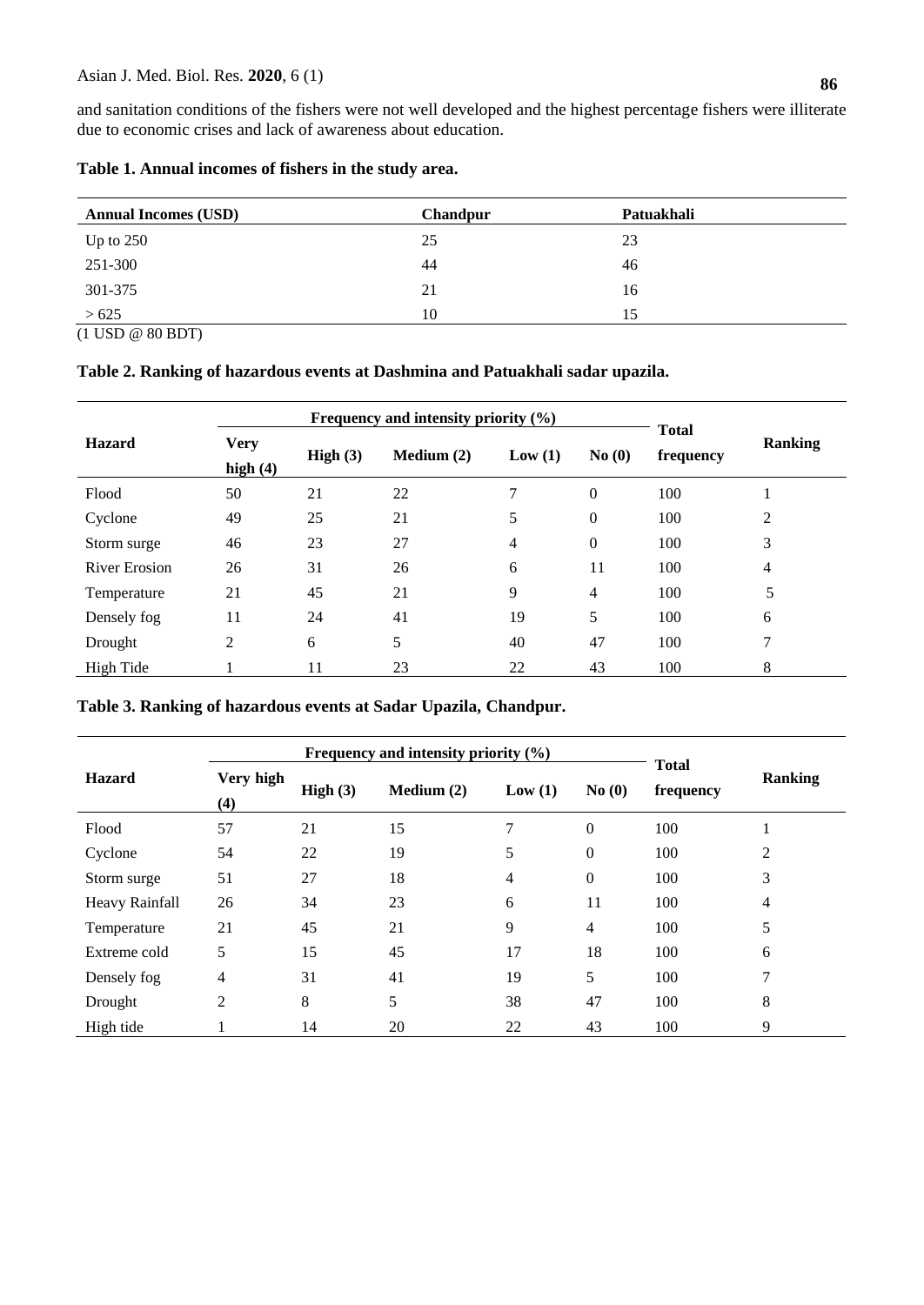

**Figure 1. Map of the study area.** 



**Figure 2. Annual maximum and minimum rainfall in the study area.**



**Figure 3. Age structure of fishers in the study area.**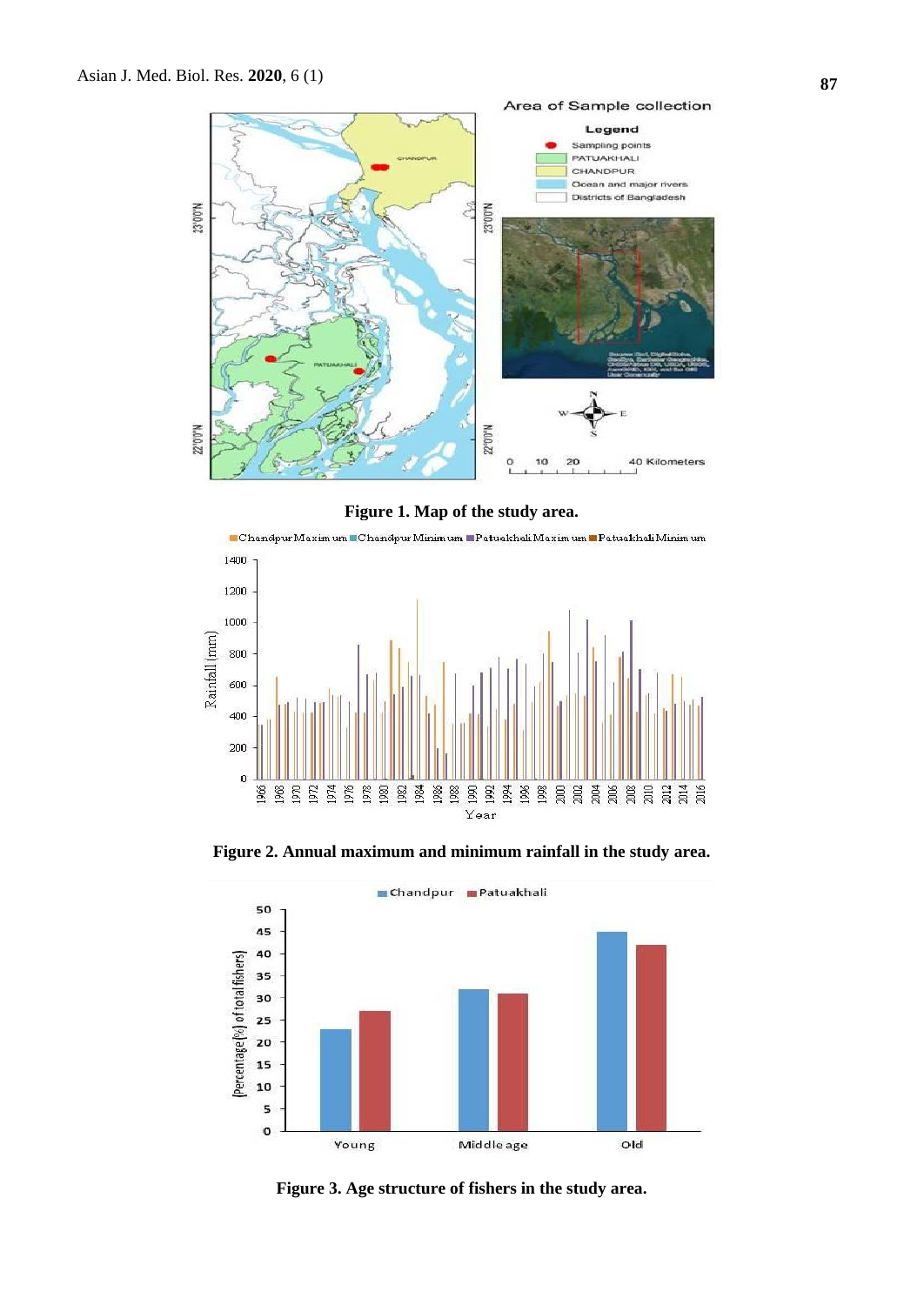

**Figure 4. Family type of fishers in the study area.**



**Figure 5. Educational level of fishers in the study area.**



**Figure 6. Credit access of the fishers in the study areas.**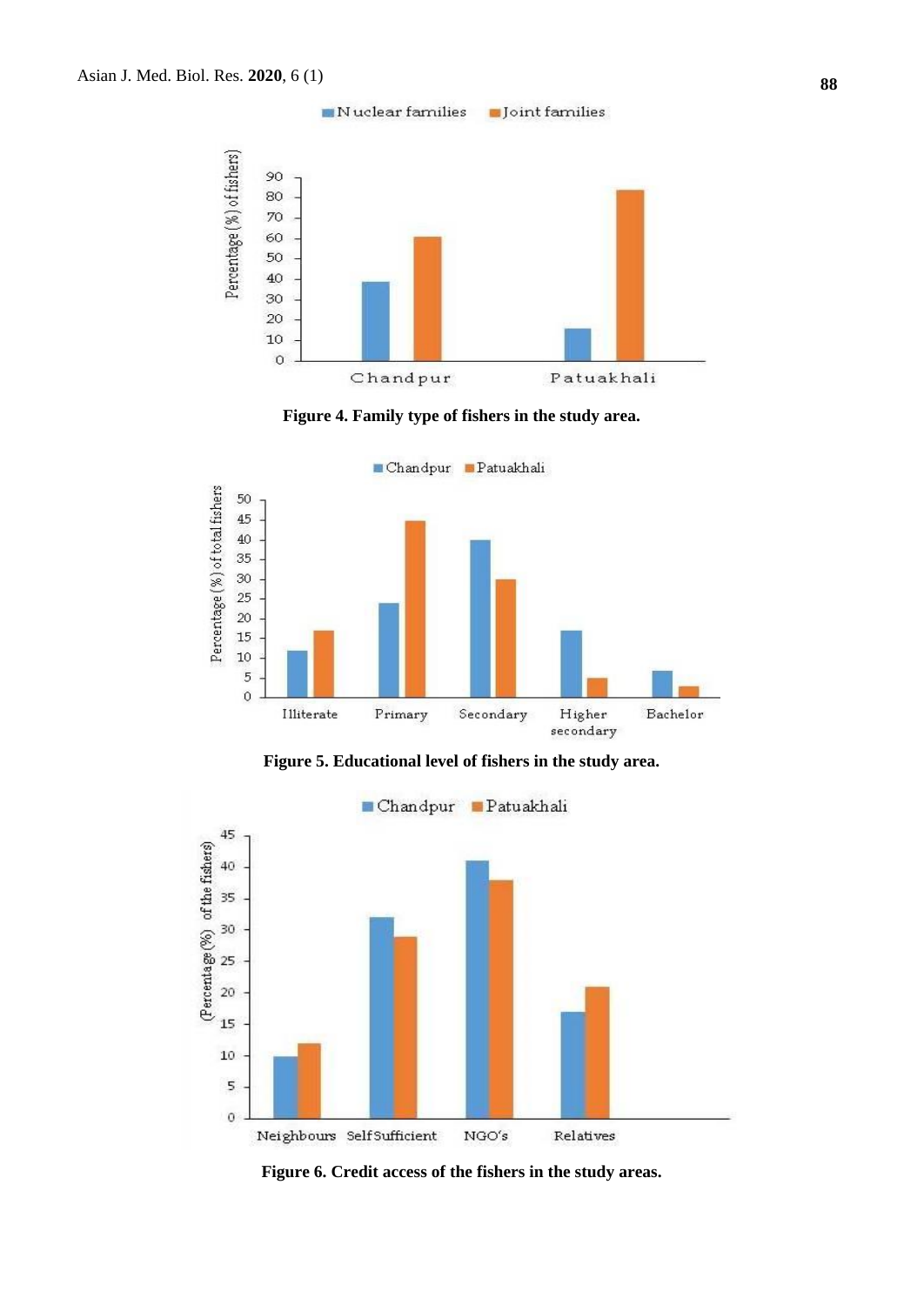









**Figure 9. Sanitary facilities of fishers in the study area.**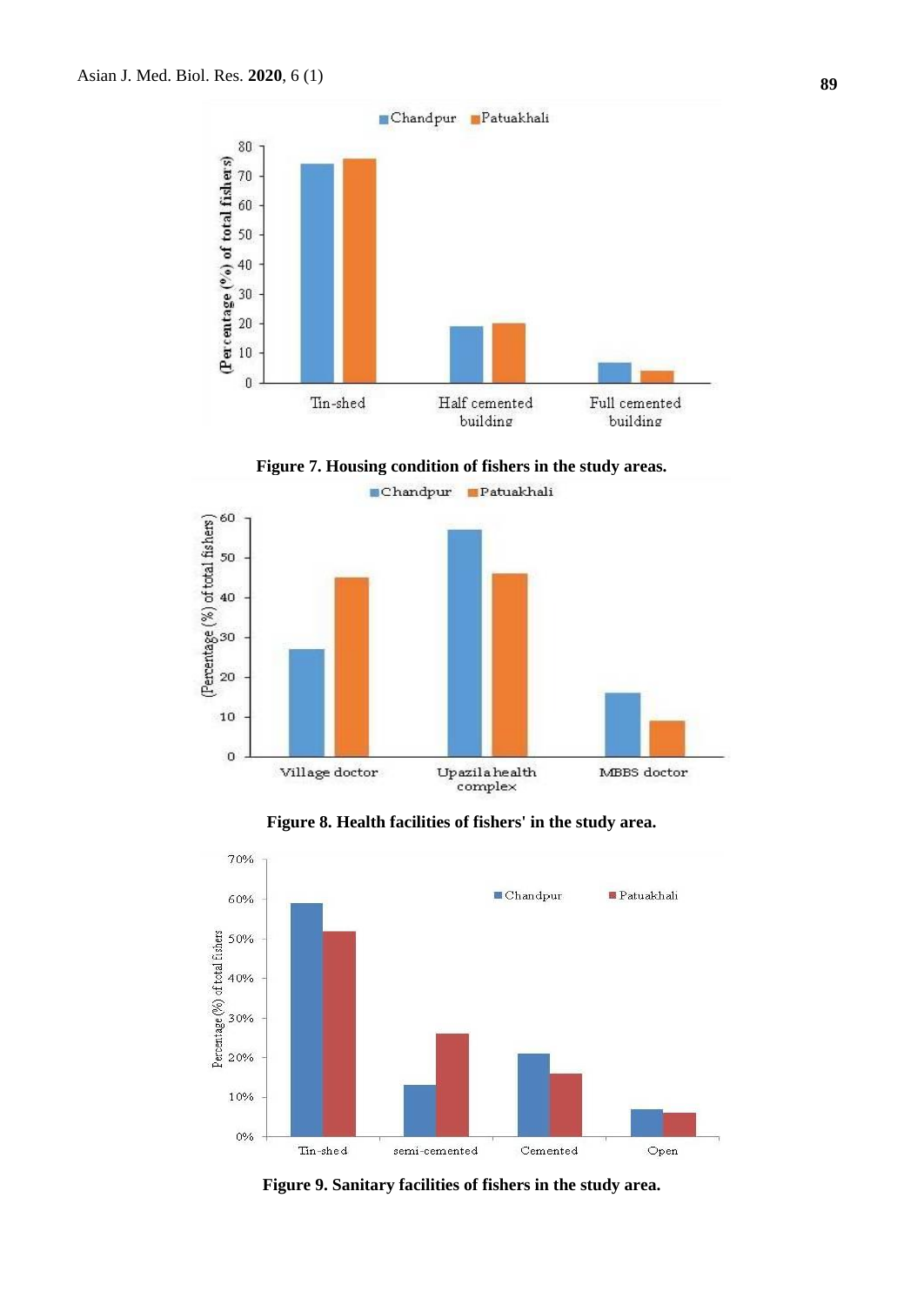

**Figure 10. Agreement index regarding the impacts of climate change.**

#### **4. Conclusions**

The present study mainly focuses on the livelihood status of the fishers in the Meghna, Laukhati and Galachipa river. The livelihood conditions of the fishers in the adjacent rivers area were not satisfactory. The fishers were deprived of many facilities. The education levels of the fishers were so poor. Lack of awareness as well as the poor income, the fishers has to take loan from Mohajan (moneyed person) at a high interest. Besides, due to change in climate and result of frequently occurring flood, storm surge and river bank erosion are largely affected. Consequently, many fishers shifted from their own land even they become destitute forever. From the above consideration it has been appeared that if no necessary steps are taken, this change will be epidemic in future. So, it is necessary to conduct awareness training programme on improve management of environmental risk and adaptive capacity.

#### **Acknowledgement**

Authors acknowledge to the Project Implementation Unit, National Agricultural Technology Program-Phase II Project (NATP-2), Bangladesh Agricultural Research Council (BARC), Farmgate, Dhaka-1215, Bangladesh for funding the project (no. CRG-718).

#### **Conflict of interest**

None to declare.

#### **References**

- ADB (Asian Development Bank), 2005. Summery environmental impact assessment: South West area integrated water resources planning and management project in Bangladesh. Asian Development Bank.
- Agrawala S, T Ota, AU Ahmed, J Smith and M Van Aalst, 2003. Development and climate change in Bangladesh focus on coastal flooding and the Sundarbans. Paris OECD, pp. 12-49.
- Ahmed M, 2008. Status of common resource and future management in Chenchury beel to support increased access and livelihoods of poor people and to maintain sustainable environment. TARA Technical Assistance for Rural Advancement, Ulashi Sreejony Sangha (USS) and action aid Bangladesh.
- Ahmed N and MAR Hossain, 1999. A study on socio-economic aspects of coastal fishermen of Bangladesh. Progress. Agric., 10: l5l–155.
- Ali H, MAK Azad, A Mohammed, MR Mohammad, MH Chowdhury and IS Mohammad, 2009. Livelihood status of the fishers in some selected areas of Tarakanda Upazila of Mymensingh district. J. Agrofor. Environ., 3: 85–89.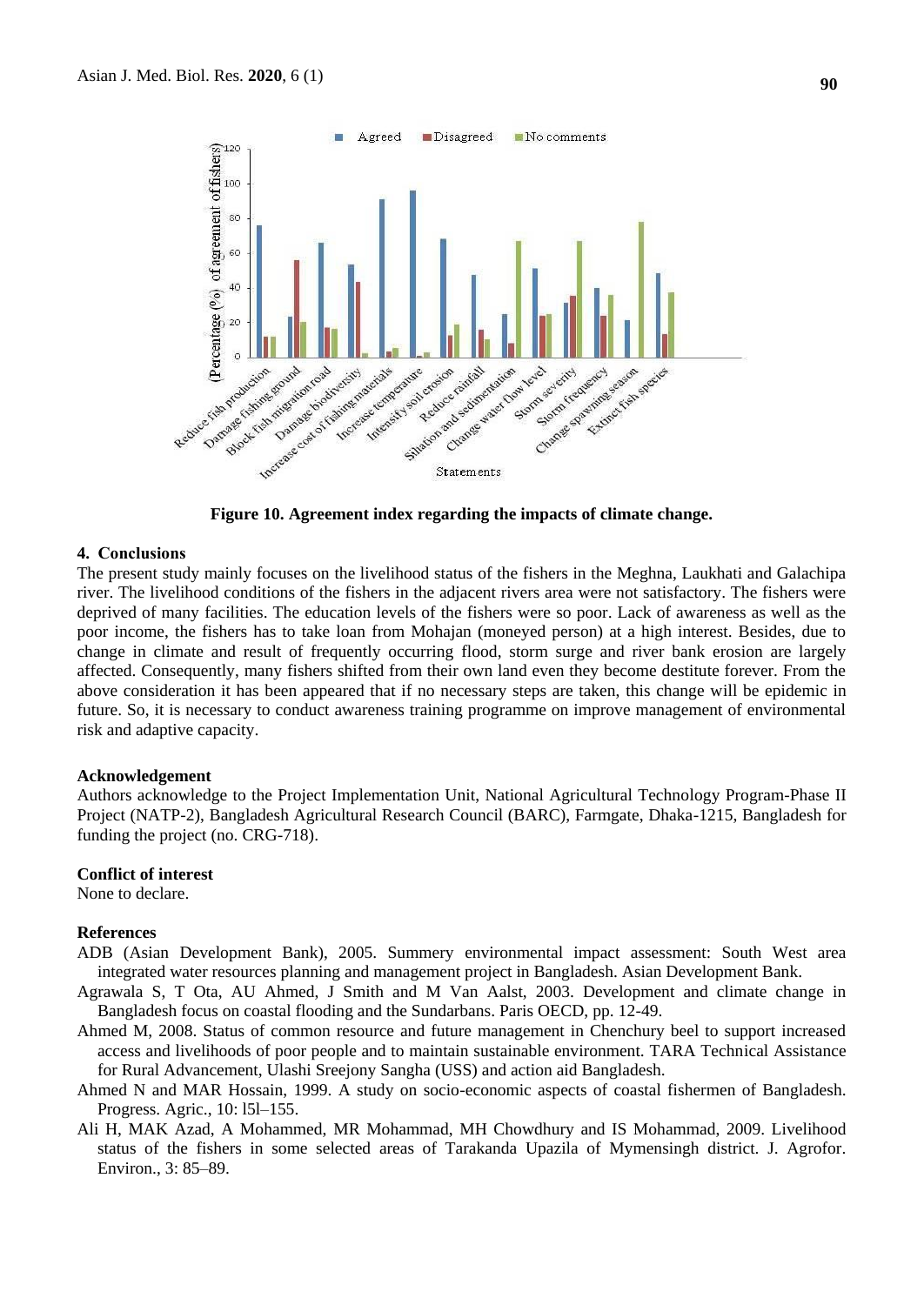- Ali MH, M Hossain, ANGM Hasan and MA Bashar, 2008. Assessment of the Livelihood Status of the Fisherman in Some Selected Areas of Bagmara Upazila under Rajshahi District. J. Bangladesh Agril. Univ., 6: 367–374.
- Ali MM, SU Mohammad, TMG Hossain and MA Hye, 1994. Rainfall features and effects of extreme events on statistical parameters of rainfall at Mymensingh. Bangladesh J. Agril. Res., 21: 157–165.
- Allison H, AL Edward, MB Perry, WN Adger, B Katrina, CAS Declan, GMP Halls, DR John, LA Neil and KD Nicholas, 2009. Vulnerability of national economies to the impacts of climate change on fisheries. Fish Fish., 10: 173–196.
- Baki MA, MR Islam, MM Hossain and NA Bhouiyan, 2015. Livelihood status and assessment of fishing community in adjacent areas of Turag-Burigonga river, Dhaka, Bangladesh. Int. J. Pure Appl. Zool., 3: 347– 353.
- Coe TM and FA Jonathan, 2001. Human and natural impacts on the water resources of the Lake Chad basin. J. Geophys. Res., 106: 3349–3356.
- Das MR, S Ray, U Kumar, S Begum and SR Tarafdar, 2015. Livelihood assessment of the fishermen community in the south west region of Bangladesh. J. Exp. Biol. Agri. Sci., 3:353–361.
- DFID, 1999. Sustainable livelihoods guidance sheets. London: Department for International Development, UK. https://www.scribd.com/document/154608224
- Ficke DA, CA Myrick and LJ Hansen, 2007. Potential impacts of global climate change on freshwater fisheries. Rev. Fish. Biol. Fisher., 17: 581–613.
- Haedrich R, 1983. Estuarine fishes: In Ketchum BH (ed) Estuaries and enclosed seas. Elsevier, Amsterdam, pp. 183–208.
- Hasan J and SM Mahmud, 2002. Study on the coastal fishing community of the Kalaiapara village: facts and observations. A project thesis in Fisheries and Marine Resources Technology Discipline, Khulna University, Khulna.
- Honggang Z, B Cui, Z Zhang and X Fan, 2012. Species diversity and distribution for zooplankton in the intertidal wetlands of the Pearl River estuary, China. Procedia Environ. Sci., 13: 2383–2393.
- Hossain MJ, MJ Sarker, MN Uddin, A Islam, IJ Tumpa and Z Hossain, 2018. Macrobenthos Presence in the Estuarine Waters of the Meghna River, Ramghati, Laksmipur, Bangladesh. World Appl. Sci. J., 36: 598–604.
- Kabir KMR, RK Adhikary, MB Hossain and MH Minar, 2012. Livelihood status of fishers of the old Brahmaputra River, Bangladesh. World Appl. Sci. J., 16: 869–873.
- Kamal AHM and MAA Khan, 2009. Coastal and estuarine resources of Bangladesh: management and conservation issues. Maejo Int. J. Sci. Technol., 3: 313–342.
- Mahmud S, ML Ali and MM Ali, 2015. Present scenario on livelihood status of the fishers in the paira river, southern Bangladesh: constraints and recommendation. Int. J. Fish. Aquat. Stud., 2: 23–30.
- Moni AH and MS Hossain, 2010. Response of environmental changes (Climate) in wetlands. In Proceedings 3rd International Conference on Bangladesh Environment.
- Mullon C, P Fréon and P Cury, 2005. The dynamics of collapse in world fisheries. Fish Fish., 6:111–120.
- O'Briena K, R Leichenkob, U Kelkarc, H Venemad, G Aandahla, H Tompkinsa, A Javedc, S Bhadwalc, S Bargd, L Nygaarda and J West, 2004. Mapping vulnerability to multiple stressors: climate change and globalization in India. Global Environ. Change, 14: 303–313.
- Paul B, H Faruque and DA Ahsan, 2013. Livelihood Status of the Fisherman of the Turag River, Bangladesh. Middle East J. Sci. Res., 18: 578–583.
- Pravakar P, BS Sarker, M Rahman and MB Hossain, 2013. Present status of fish farming and livelihood of fisherman in Shahrasti Upazila of Chandpur District, Bangladesh. Am- Eurasian J. Agric. Environ. Sci., 13: 391–397.
- Quddus MA, MS Rahman and M Moniruzzaman, 2000. Socio-economic conditions of the pond owners of Demra, Dhaka. Bangladesh J. Fish. Res., 4: 203–207.
- Rahaman MJ, NS Ema, MS Hossain, MM Rahman and Z Hossain, 2019. Effects of climate change on fisheries biodiversity of the Meghna, Laukhati and Galachipa river in Bangladesh. Eurasia J. Biosci., 13: 1–12.
- Rahman A, 2009. Salt is killing us: Salinity and livelihood in a Bangladesh village, M.Sc. Thesis (Unpublished), Department of Social Anthropology, Lund University, Sweden.
- Sarma PK, 2010. Scenario of haor vulnerabilities and other obstacles for sustainable livelihood development in Nikli upazila. J. Bangladesh Agril. Univ., 8: 283–290.
- Smith VS and HT James, 1993. Coastal metabolism and the oceanic organic carbon balance. Rev. Geophys., 31: 75–89.